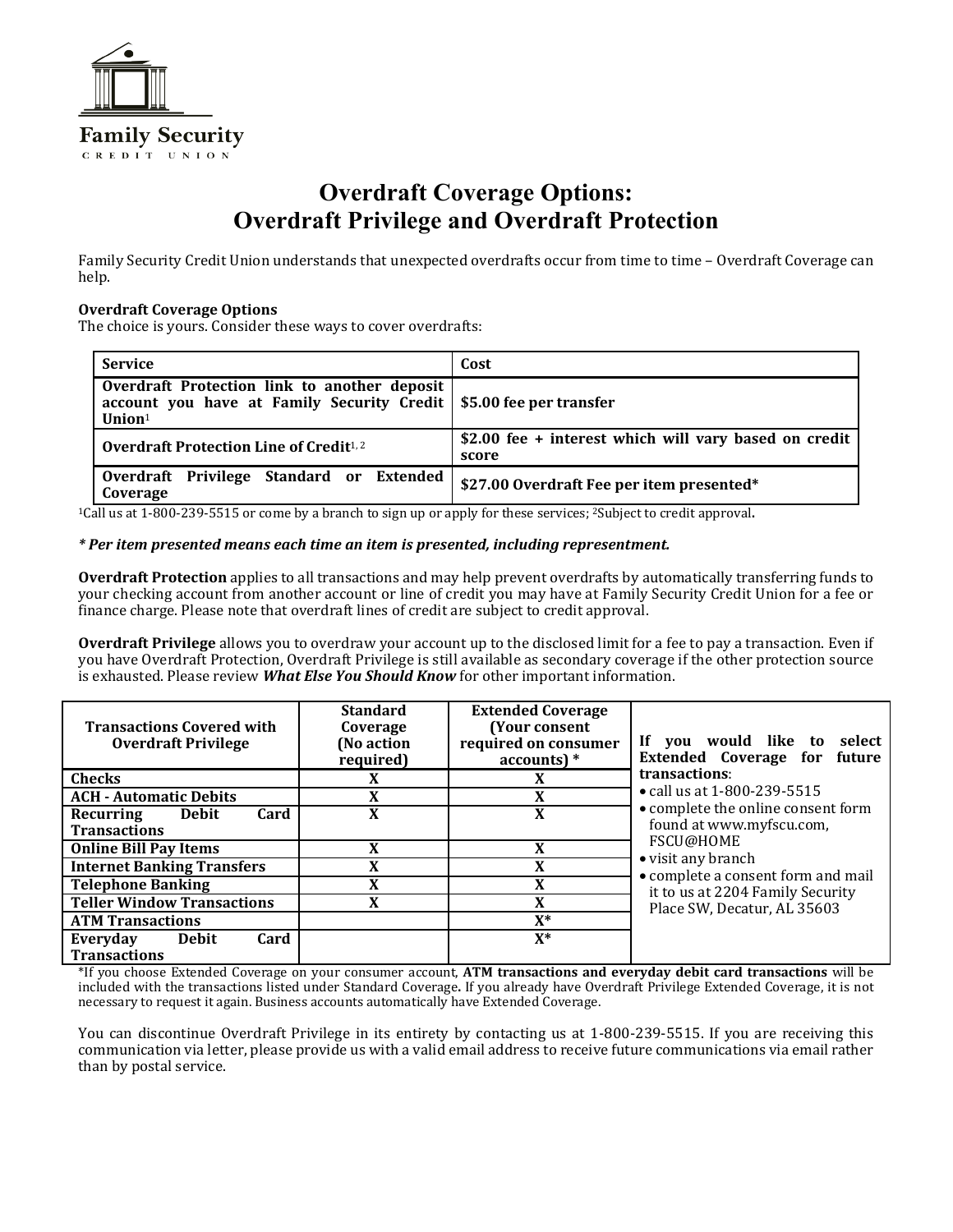# **WHAT ELSE YOU SHOULD KNOW**

- A link to another account or line of credit may be less expensive than an overdraft. A single larger overdraft will result in one fee, as opposed to multiple smaller overdrafts. Use our mobile, internet, and telephone banking services to track your balance. For financial education resources, please visit [www.mymoney.gov.](http://www.mymoney.gov/)
- The \$27.00 Overdraft Fee that is charged if you overdraw your account is the same fee that is charged if an item is returned as unpaid. If multiple items overdraw your account on the same day, each item will be assessed an appropriate Overdraft Fee or a Return Fee of \$27.00. All fees and charges will be included as part of the Overdraft Privilege limit amount. Your account may become overdrawn more than the Overdraft Privilege limit amount because of a fee.
- Recipients of federal or state benefits payments who do not wish us to deduct the amount overdrawn and the Overdraft Fee from funds that you deposit or that are deposited into your account may call us at 1-800-239-5515 to discontinue Overdraft Privilege.
- If an item is returned because the Available Balance (as defined below) in your account is not sufficient to cover the item and the item is presented for payment again, Family Security Credit Union ("We") will charge a Return Fee each time it returns the item because it exceeds the Available Balance in your account. Because we may charge a Return Fee each time an item is presented, **we may charge you more than one fee for any given item as a result of a returned item and representment of the item.** When we charge a Return Fee , the charge reduces the Available Balance in your account and may put your account into (or further into) overdraft. If, on representment of the item, the Available Balance in your account is sufficient to cover the item we may pay the item, and, if payment causes an overdraft, charge an Overdraft Fee.
- There is no limit on the total Overdraft Fee s per day we will charge.
- This describes the posting order for purposes of determining overdrafts. Our general policy is to post items throughout the day and to post ACH credits before debits. ATM, ACH and debit card transactions are posted in the order in which the items are received, while paper checks are posted lowest to highest dollar amount; however, because of the many ways we allow you to access your account, the posting order of individual items may differ from these general policies. Holds on funds (described herein) and the order in which transactions are posted may impact the total amount of Overdraft Fees or Return Fees assessed.
- Overdraft Privilege is not a line of credit; it is a discretionary overdraft service that can be withdrawn at any time without prior notice.
- Depositor and each Authorized Signatory will continue to be liable, jointly and severally, for all overdraft and fee amounts, as described in the Master Account Agreement and Disclosure. The total (negative) balance, including all fees and charges, is due and payable upon demand.
- We may be obligated to pay some debit card transactions that are not authorized through the payment system but which we are required to pay due to the payment system rules, and as a result you may incur fees if such transactions overdraw your account. However, we will not authorize debit card or ATM transactions unless your account's Available Balance (including Overdraft Coverage Options) is sufficient to cover the transactions and any fee(s).
- Giving us your consent to pay everyday debit card and ATM overdrafts on your consumer account (Extended Coverage) may result in you incurring Overdraft Fee s for transactions that we would otherwise be required to pay without assessing an Overdraft Fee . However, this would allow us to authorize transactions up to the amount of your Overdraft Privilege limit. If you consent to Extended Coverage on your consumer account, it will remain on your account until it is otherwise withdrawn.

## **Understanding your Available Balance**: Your account has two kinds of balances: the Ledger Balance and the Available Balance.

- We authorize and pay transactions using the Available Balance.
- Your Ledger Balance reflects the full amount of all deposits to your account as well as payment transactions that have been posted to your account. It does not reflect checks you have written and are still outstanding or transactions that have been authorized but are still pending.
- Your Available Balance is the amount available to you to use for purchases, withdrawals, or to cover transactions. The Available Balance is your Ledger Balance, less any holds due to pending debit card transactions and holds on deposited funds.
- The balance used for authorizing checks, ACH items, and recurring debit card transactions is your Available Balance plus the amount of the Overdraft Privilege limit and any available Overdraft Protection.
- The balance used for authorizing ATM and everyday debit card transactions on accounts with Standard Coverage is your Available Balance plus any available Overdraft Protection but does NOT include the Overdraft Privilege limit.
- The balance used for authorizing ATM and everyday debit card transactions on accounts with Extended Coverage is your Available Balance plus any available Overdraft Protection and includes the Overdraft Privilege limit.
- Because your Available Balance reflects pending transactions and debit holds, your balance may appear to cover a transaction but later upon settlement it may not be sufficient to cover such transaction. In such cases, the transaction may further overdraw your account and be subject to additional overdraft fees. You should assume that any item which would overdraw your account based on your Available Balance may create an overdraft. Note that we may place a hold